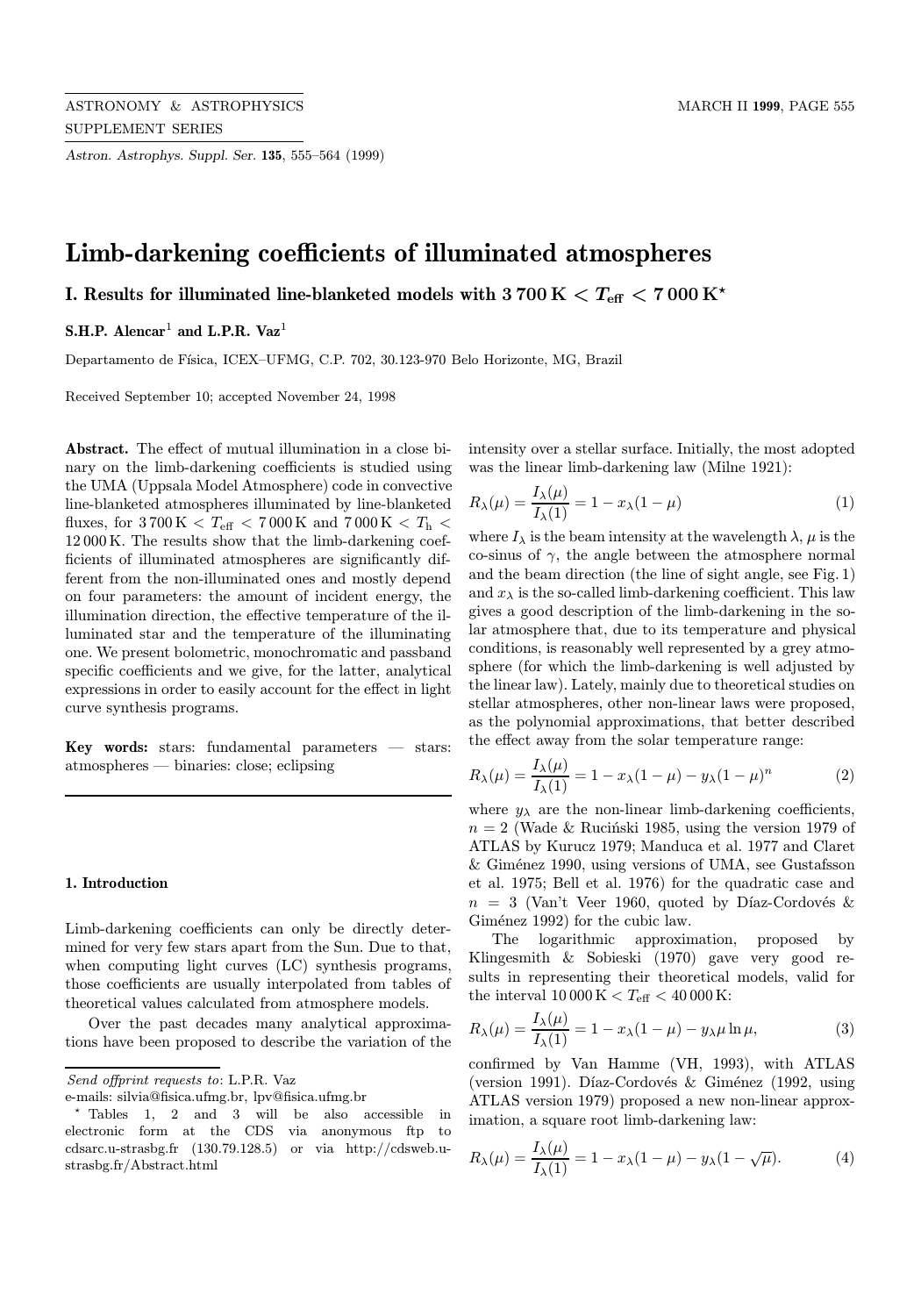

Fig. 1. Geometry of illumination in a double star system

In subsequent papers (Claret et al. 1995 and Díaz-Cordovés et al. 1995, both using ATLAS version 1991), studies are made only with the square root law and the quadratic and linear ones. In that case, the square root approximation seems almost always to be the best one.

According to VH, the logarithmic law gives the best approximation in the UV, while the square root law is the best in the IR and longer wavelengths. In the optical region, cooler stars are better represented by the logarithmic law and high temperature stars by a square root law.

In close binary systems, the mutual irradiation affects the light curves and the spectra of both stars. The reflection effect present in close binary systems has a strong influence on limb-darkening coefficients, as already noticed by Vaz & Nordlund (1985), Nordlund & Vaz (1990) and Claret & Giménez (CG, 1990). One effect concerns the values of the limb-darkening coefficients, which are changed by the infalling flux. In fact, even the limb-darkening law which best represents the variation of the flux with the line of sight angle may change due to the external illumination. Another important difference, as compared to the normal stellar atmospheres (for which the limb-darkening laws and coefficients are valid over the whole stellar surface), is that the illuminated atmospheres show different limb-darkening coefficients (and laws) for different points on the stellar surface, due to the dependence of these on the incidence angle of the infalling flux. Therefore, the best representation for the center-to-limb variation of the surface brightness of eclipsing binary components in the synthetic LC generation studies is to use the coefficients calculated for the local configuration (i.e. considering the apparent radius, the direction of illumination and the temperature of the companion, see below).

Our goal is to understand how the external illumination affects the limb-darkening laws and coefficients and to present the results in a way to easily account for the effect in LC synthesis programs. We made calculations of bolometric, passband-specific and monochromatic limbdarkening coefficients for all the laws presented above.

In real systems both stars are affected by the mutual illumination. However, in the present study we do not consider the effect of the irradiation from the illuminated (or reflecting) star on the illuminating one (also referred to as heating or source star), i.e. the small changing in the effective temperature of the illuminating star due to the "reflection effect" from its companion. As we are considering mostly systems for which the illuminated star is cooler than the illuminating one, this is probably a minor contribution. Consequently, we did not take second order effects into account (back reflection), either.

In Sect. 2 we describe the method and study the effect of illumination on the limb-darkening laws and coefficients (bolometric, monochromatic and for the passband specific filters of the Strömgren and of the Johnson-Morgan photometric systems), presenting the results as polynomial expressions and tables. We discuss the results in Sect. 3, and present our conclusions in Sect. 4.

### 2. The atmosphere model

We use the Uppsala Model Atmosphere (UMA, Gustafsson et al. 1975; Bell et al. 1976) code, in a version by Vaz & Nordlund (1985), as described in Alencar & Vaz (1997). The code is intended for cool (3500 K  $<$  $T_{\text{eff}}$  < 8000 K) atmospheres, and assumed hydrostatic equilibrium, a plane–parallel structure, and local thermodynamic equilibrium. Convection is modelled with the mixing length recipe.

An illuminated model is defined by its effective temperature  $T_{\text{eff}}$ , its surface acceleration of gravity g, mixing length parameter  $\alpha = l/H_P$ , and chemical composition (fixed at solar abundance in this work). The external illumination is parametrized by the direction of illumination  $\nu$  (the cosine of  $\theta$ , the incidence angle with respect to the surface normal), the effective temperature of the heating star  $T<sub>h</sub>$ , and its apparent radius  $r<sub>h</sub>$  (the ratio between the radius of the heating star and the distance from its centre to the point on the surface of the reflecting star). The geometry of illumination in a double star system is shown in Fig. 1. We kept  $\alpha = l/H_P$  fixed at 1.5 for the reflecting star atmosphere.

We noticed that the effect caused by illumination on the limb-darkening was rather weakly dependent on the  $log\ q$  of the model. This can be seen in Fig. 2, where we show that the effect of changing the  $\log g$  from 3.5 to 5.0 corresponds to only  $\pm 7\%$  and  $\pm 9\%$  of the overall effect of illuminating an atmosphere of  $T_{\text{eff}} = 3697 \text{K}$  by  $T_h = 3700 \text{ K}$  and 10000 K, respectively. Therefore, we did calculations only for  $log\ g = 4.5$ , as for this value we achieve a representative mean effect of illumination for the interval  $3.5 \leq \log g \leq 5.0$ . We study illuminated atmospheres with line absorption (line-blanketed or ODF)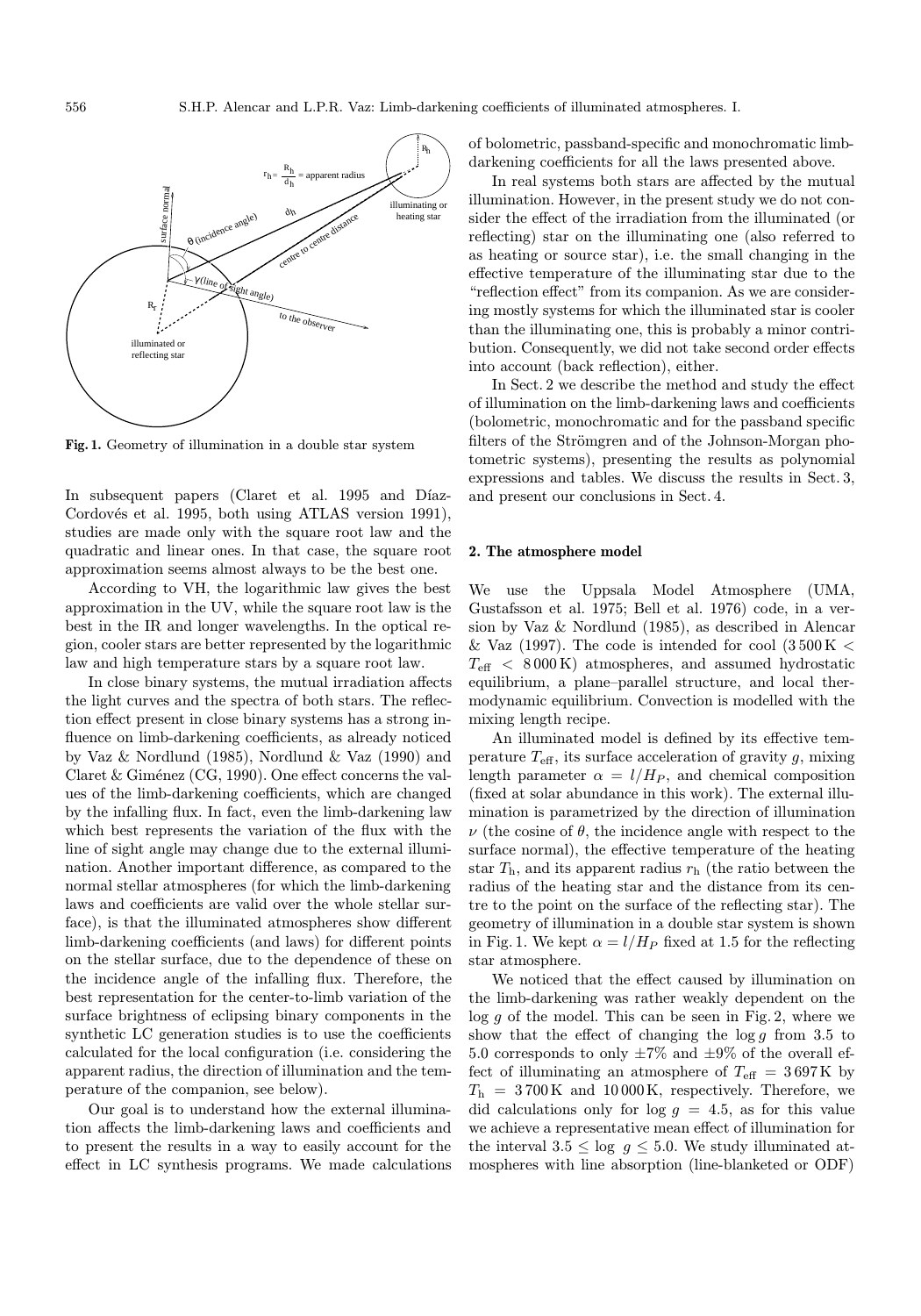

Fig. 2. Comparison between the effect of the surface gravity and of external illumination on the limb-darkening, here adjusted by the logarithmic law, see Eq. (3). The \* symbols correspond to the non–illuminated model with  $T_{\text{eff}} = 3697 \text{ K}$ . The  $\diamond$  and  $\triangle$  symbols correspond to this model illuminated by  $T_h = 3700 \text{ K}$  and 10000 K, respectively. The dashed lines correspond to models with  $log\ g = 3.5$ , the dash-dotted ones to  $log g = 4.0$ , the solid lines to  $log g = 4.5$  and the dotted lines to  $\log g = 5.0$ 

in convective equilibrium. The ODF tables limit the temperature range of this study to those corresponding to (ZAMS) stars with masses ranging from 0.6  $M_{\odot}$  to 1.5  $M_{\odot}$ .

This same model has been used to study, in another paper and for the first time in the literature, the effect of illumination on the gravity brightening exponent  $\beta$ , another important parameter for LC synthesis. That work (Alencar et al. 1998) is a continuation of the study of the  $\beta$ exponent using stellar atmospheres (Alencar & Vaz 1997).

## 2.1. The method

The atmosphere model generates intensities in six different angular directions ( $\mu = 0.06943, 0.33001, 0.5, 0.66999,$ 0.93057 and 1.0) and 368 wavelengths ranging from  $1500 \text{\AA}$ to 124000Å. Starting from these data, monochromatic, passband-specific and bolometric limb-darkening coefficients can be calculated. We will present here the results obtained using two different calculation methods. The first one, described by CG, determines the coefficients by least square-fitting of the integrated and normalized model intensities. The second method follows the procedure outlined by VH where a number of physical constraints, equal to the number of coefficients to be determined, are assumed. The limb-darkening coefficients are obtained by solving the constraint equations. Using a one parameter law, the constraint is the conservation of the total flux and



Fig. 3. Adjusted limb-darkening laws for a non-illuminated model and 4 illuminated models (varying  $r<sub>h</sub>$ ). The asterisks represent the model results

for a two parameter law, the additional constraint that the mean intensity of the approximation and the atmosphere model must be equal is applied. When calculating the passband coefficients we made a convolution of the intensities with the response functions corresponding to the Strömgren filters *uvby* (Crawford & Barnes 1970) and the  $UBVRI$  passbands (Bessel 1983). We used in the convolution the atmospheric mean transmission by Allen (1976), the reflection curve of two aluminum coated mirrors (Allen 1976), the sensitivity of a 1P21 photo-multiplier from Kurucz (1979) and for the Strömgren filters, the sensitivity function of the SAT photometer (Florentin-Nielsen 1983, personal communication).

We calculated models with relative fluxes  $(F_{rel,\nu} =$  $[T_h/T_{\text{eff}}]^4 r_h^2 \nu$  ranging from 0 to 2, whenever possible  $(r<sub>h</sub> < 1)$ . Those values are easily found in the literature amongst many types of binary systems. Using  $\nu = 1$  we find  $F_{\text{rel}} = 0.446$  for VPup (detached, Andersen et al. 1983), 0.338 for LZ Cen (detached, Vaz et al. 1995), 0.386 for RY Aqr (semi–detached, Helt 1987), 0.660 for DH Cep (detached, Hilditch et al. 1996), 1.35 for AT Peg (algol, Maxted et al. 1994), 2.39 for HU Tau (algol, Maxted et al. 1995) and 2.72 for TV Cas (algol, Khalesseh & Hill 1992).

Many of the binary systems above also have temperatures that fall in our selected ranges: RY Aqr  $(T_{\text{eff}} =$  $4\,500\,\mathrm{K}$  and  $T_{\rm h} = 7\,600\,\mathrm{K}$ , AT Peg (4898 K and 8395 K), HU Tau (5 495 K and 12 022 K) and TV Cas (5 248 K and 10 471 K).

As with  $T<sub>h</sub>$  close to  $T<sub>eff</sub>$  we could not get large values of  $F_{rel}$  with reasonable values of  $r<sub>h</sub>$ , we studied models mostly ranging in the interval  $7000 \text{ K} < T_h < 12000 \text{ K}$ .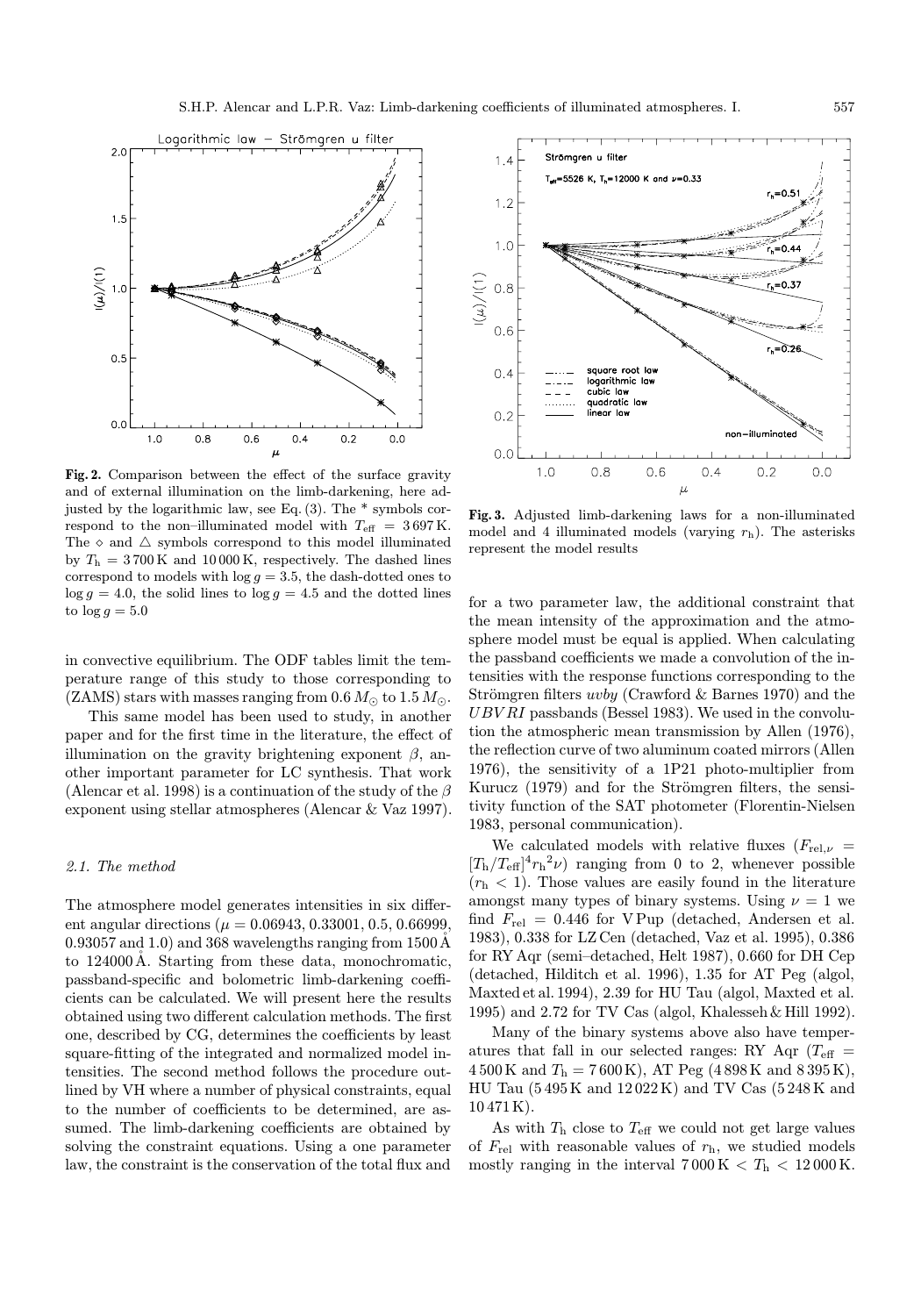

Fig. 4. The run of the temperature with the optical depth (Rosseland mean) for the models shown in Fig. 3

The illuminating non–grey fluxes with  $T_h \leq 7000 \,\mathrm{K}$  were generated with the UMA code, while for higher  $T<sub>h</sub>$  we took the fluxes from Kurucz (1979). We did calculate some models with  $T_{\rm h}$  close to  $T_{\rm eff}$  ( $T_{\rm h} = 3700 \,\rm K, 4600 \,\rm K, 5500 \,\rm K,$ 6700 K) and the results are in agreement with our studies with higher  $T<sub>h</sub>$  so that our results do apply for lower heating temperatures, also. However, we advise caution in using those approximations extended to outside the limits proposed in this work.

In Sect. 2.2 we give the results obtained with lineblanketed atmospheres illuminated by line-blanketed fluxes, showing differences in the calculations with the two distinct methods.

# 2.2. Results

Figure 3 shows that the external illumination strongly affects the limb-darkening laws and coefficients of illuminated atmospheres as compared with the non-illuminated ones. These models are approximately equivalent to those calculated by CG and  $\nu$  has a mean value between vertical and grazing incidence. In order to be consistent we will show the results for the Strömgren  $u$  filter, but the effects are similar for the other calculations done, bolometric, monochromatic and for all the Strömgren filters and the UBV RI filters of the Johnson-Morgan system, as well. As we increase the amount of incident energy, for example by increasing the apparent radius while keeping the other parameters fixed, the law for non-illuminated models no longer represents the calculated intensities, showing that non-illuminated coefficients yield wrong limb-darkening laws when used with illuminated stars.



Fig. 5.  $I(\mu)/I(1)$  vs.  $\mu$  curves for the Strömgren u filter and various models, see the text for explanation. The meaning of the different linestyles and symbols is the same as in Fig. 3

A first interesting result from Fig. 3 is that, depending on the set of parameters chosen, we observe an effect of limb brightening instead of darkening. This can be understood as follows: when looking at a stellar disk we normally see the limb darker than the center because, despite of seeing the same optical depth in both, it corresponds to deeper, and consequently hotter, layers in the center than in the limb. In a illuminated star, the temperature distribution in the atmosphere becomes more and more homogeneous as we increase the illumination flux, until it reaches a state where there is no center-to-limb darkening and the star's brightness is the same throughout the stellar disk. This can be seen in Fig. 4, where we show the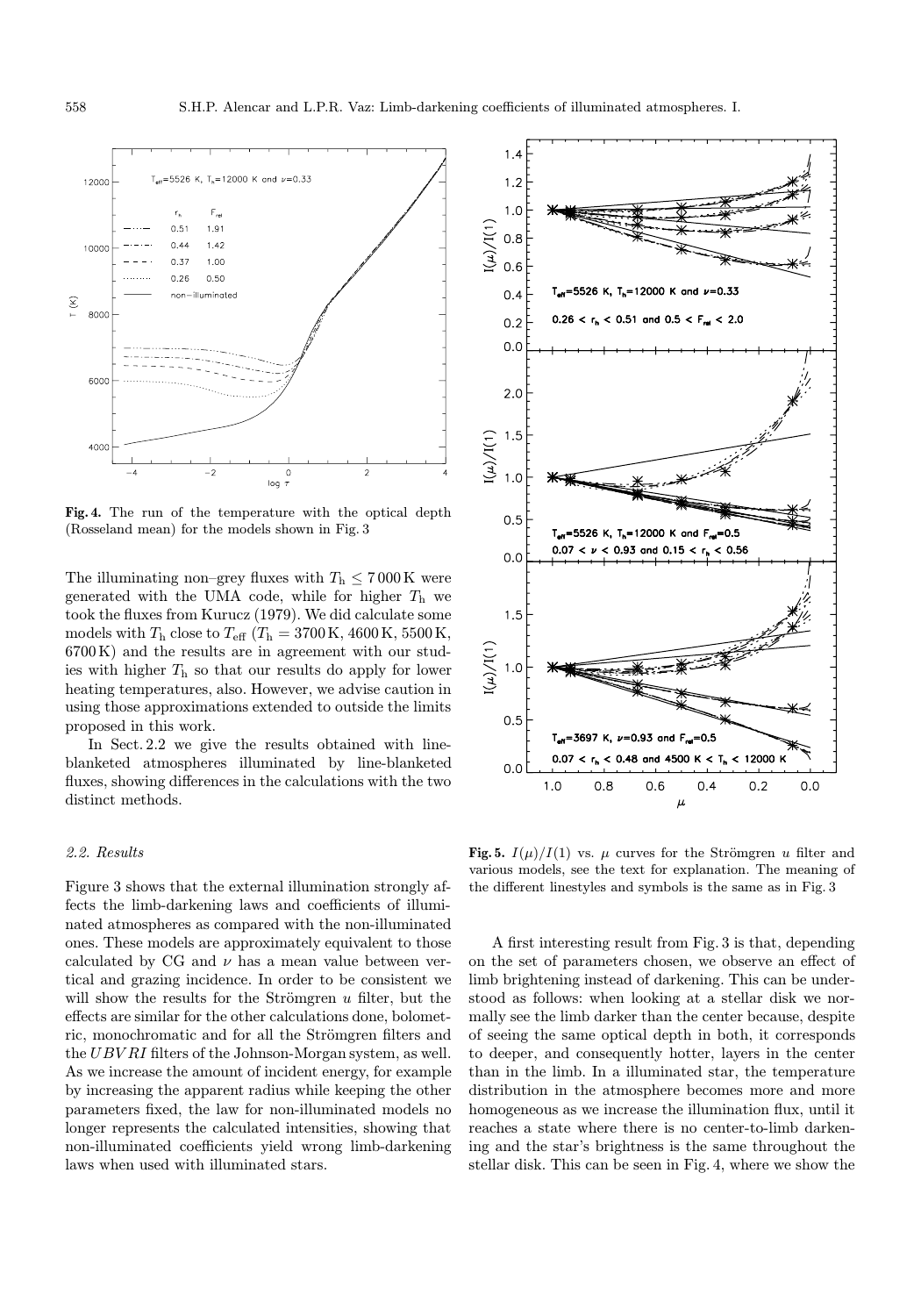

Fig. 6.  $F'/F_{\text{m}}$  calculated with the coefficients determined by the CG method. Models used:  $\nu = 0.07, T_h = 7000$  K

temperature structure for the models shown in Fig. 3. The larger the amount of infalling flux the higher the temperature of the external layers and the larger the region where it stays approximately constant.

If we keep increasing  $F_{\text{rel}}$ , by changing either  $r_{\text{h}}$ ,  $T_{\text{h}}$ or  $\nu$ , we reach a situation where the most external layers are hotter than the internal ones. As we see more external layers looking at the limb than looking at the center, we have a limb brightening effect. In Fig. 5 we illustrate that effect in three panels, each with four  $I(\mu)/I(1)$ vs.  $\mu$  curves, varying the many parameters. The effect is, though, dependent not only on the amount of the infalling flux. The first panel of Fig. 5 shows models that reach limb brightening with constant  $T<sub>h</sub>$  and incident direction, but changing  $F_{rel}$  through changes in  $r_h$ . Panels 2 and 3 show that limb brightening can also be achieved with constant  $F_{rel}$  (= 0.5), either by keeping  $T_h$  constant and using different pairs of  $r<sub>h</sub>$  and  $\nu$ , or by fixing  $\nu$  and changing  $r<sub>h</sub>$  and  $T<sub>h</sub>$ . We can also notice in Figs. 3 and 5 that the linear law (straight lines) is a poor approximation for the limb-darkening of illuminated atmospheres, while for  $T_{\text{eff}} \approx 5500 \text{K}$  it fits well the non-illuminated case (Fig. 3). One should mention here that, although the models of Fig. 3 are similar to those calculated by CG, they do not report any evidence for the limb brightening effect in their work.

The methods by CG and VH, used here to calculate the coefficients, differ from each other in some important aspects. While CG emphasize the point of using coefficients that best match the relation  $I(\mu)/I(1)$  vs.  $\mu$ , even if the total flux is not perfectly conserved, VH says that the physical constraints of his method are introduced in order to avoid non-physical coefficients. In non-illuminated

atmospheres CG find that the total emergent flux obtained by integrating the intensities calculated from the adjusted coefficients  $(F')$  does not differ more than  $2\%$  from the total flux obtained from the model intensities  $(F_m)$ , and that when choosing a non-linear law, the difference vanishes. We calculated the relation  $(F'/F<sub>m</sub>)$  for all our illuminated models, and the result for a set of models is shown in Fig. 6. As noticed, the linear law is not a good approximation when dealing with illuminated atmospheres. We find that the mean difference between the fluxes is around 4% (with a maximum of 26% in some models) in the case of a linear law and less than  $1\%$  (however with a maximum of 6%) for the non-linear ones. These results show that for an illuminated atmosphere the CG method should be used with care, as, for some models, even choosing a non-linear law, the flux is not conserved. Due to that we decided to adopt the VH method in our calculations of all the results presented in Tables 1 and 2.

Tables 1 and 2 are a sample of the tables with the monochromatic, bolometric and passband-specific limbdarkening coefficients than can be accessed electronically. We calculated coefficients for the linear, quadratic, cubic, logarithmic and square root laws, for stars with  $3700 \text{ K} \leq T_{\text{eff}} \leq 6700 \text{ K}$  heated by a companion with  $7000 \text{ K} \leq T_{\text{h}} \leq 12000 \text{ K}$ , with relative fluxes ranging from 0.0 to 2.0 and the illumination direction,  $\nu$ , varying from 0.07 to 0.97. The parameter  $Q$  in Table 1 has the same meaning as in VH. It is a quality factor that shows how good is the fitting to the model intensities, the smaller the Q the better the fitting:

$$
Q_{\lambda} = \sqrt{\frac{\sum_{i=1}^{6} [R_{\lambda}(\mu_i) - \widehat{R_{\lambda}}(\mu_i)]^2}{6 - m}}
$$
(5)

where  $m = 1$  for a one-parameter law (linear law) and  $m = 2$  for a two parameter law (non-linear laws).  $R_{\lambda}(\mu)$ stands for the ratio  $I_{\lambda}(\mu)/I_{\lambda}(1)$  determined with the atmosphere model and  $R_{\lambda}(\mu)$  for the same ratio determined with the limb-darkening approximation. When determining the bolometric coefficient, Q was calculated as:

$$
Q = \frac{\int_{\lambda_i}^{\lambda_f} F(\lambda) Q(\lambda)}{\int_{\lambda_i}^{\lambda_f} F(\lambda)} \tag{6}
$$

where  $F(\lambda)$  is the monochromatic flux,  $\lambda_i$  is the shortest and  $\lambda_f$  the longest wavelength used in the UMA code.

When calculating with the CG method we do not determine the monochromatic limb-darkening coefficients, so Q cannot be obtained by integrating them. In order to be able to compare the results from the CG and VH methods, we used in Table 2, the following similar definition:

$$
Q_{\text{filter}} = \sqrt{\frac{\sum_{i=1}^{6} [R_{\text{filter}}(\mu_i) - \widehat{R_{\text{filter}}}(\mu_i)]^2}{6 - m}}.
$$
 (7)

Although only the VH results are presented in Table 2, we performed calculations with both methods. In general, the CG method gives a smaller Q than VH, representing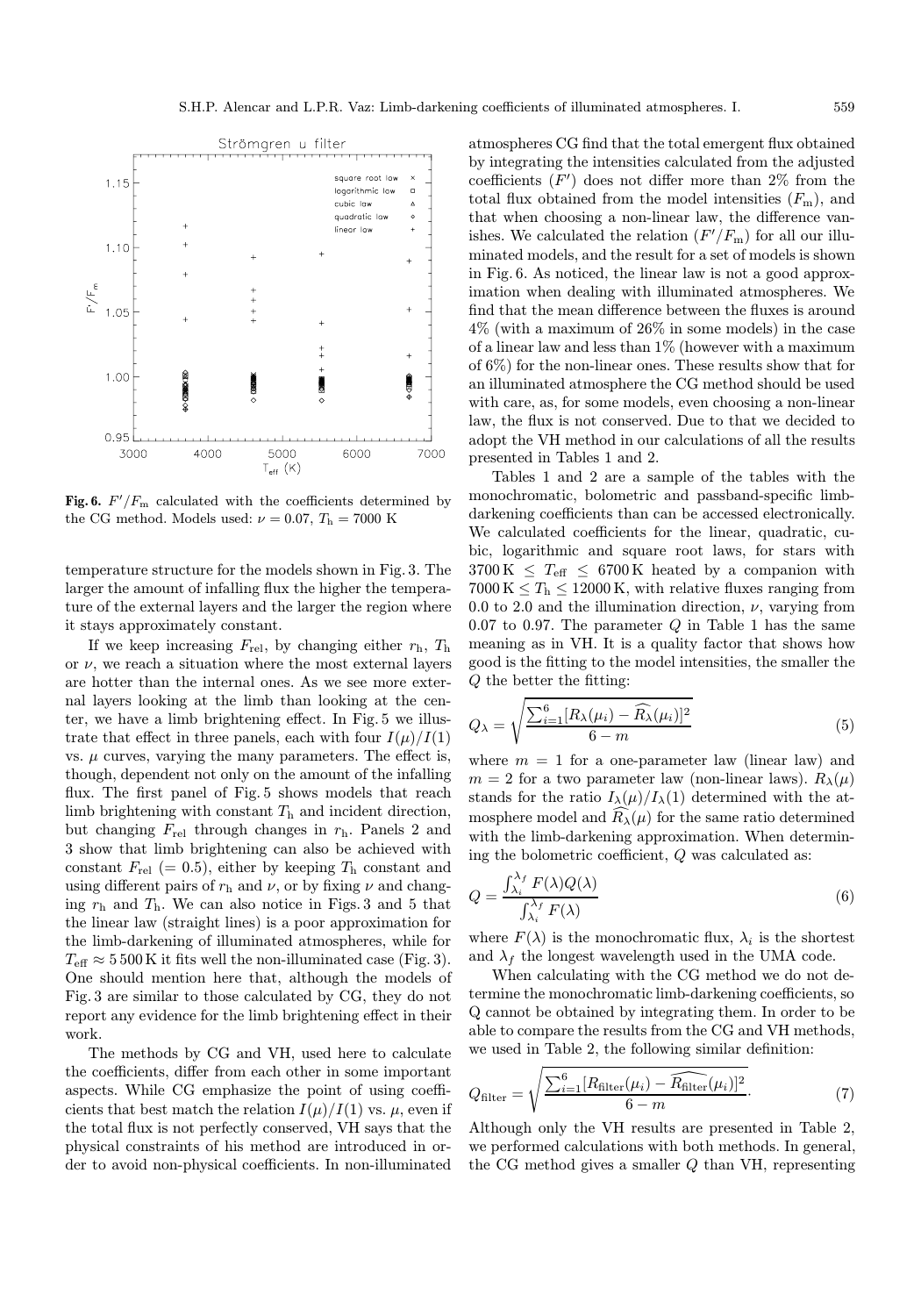| Model 5, $T_{\text{eff}} = 3697 \text{ K}$ , $F_{\text{rel}} = 0.150$ , $\nu = 0.06943$ , $T_{\text{h}} = 7000 \text{ K}$ |                                                          |                                                                                          |                                           |                                                                                                          |                                                   |                                           |                                                                        |                                                                                                 |                                           |                                            |                                                                                                                     |                                                    |                                                     |                                                                                                          |                                                                                                  |
|---------------------------------------------------------------------------------------------------------------------------|----------------------------------------------------------|------------------------------------------------------------------------------------------|-------------------------------------------|----------------------------------------------------------------------------------------------------------|---------------------------------------------------|-------------------------------------------|------------------------------------------------------------------------|-------------------------------------------------------------------------------------------------|-------------------------------------------|--------------------------------------------|---------------------------------------------------------------------------------------------------------------------|----------------------------------------------------|-----------------------------------------------------|----------------------------------------------------------------------------------------------------------|--------------------------------------------------------------------------------------------------|
|                                                                                                                           | Linear Law                                               |                                                                                          | Quadratic Law                             |                                                                                                          | Cubic Law                                         |                                           | Logarithmic Law                                                        |                                                                                                 |                                           | Square Root Law                            |                                                                                                                     |                                                    | $I(\lambda, \mu = 1)$                               |                                                                                                          |                                                                                                  |
| $\lambda$ (nm)                                                                                                            | $\boldsymbol{x}$                                         | Q                                                                                        | $\boldsymbol{x}$                          | $\boldsymbol{y}$                                                                                         | Q                                                 | $\boldsymbol{x}$                          | $\boldsymbol{y}$                                                       | Q                                                                                               | $\boldsymbol{x}$                          | $\boldsymbol{y}$                           | Q                                                                                                                   | $\boldsymbol{x}$                                   | $\boldsymbol{y}$                                    | Q                                                                                                        | $rac{erg}{s cm2 ster nm}$                                                                        |
| <b>bolometric</b><br>153.20<br>155.70<br>158.90<br>600.70<br>603.30<br>606.70                                             | 0.240<br>$-0.099$<br>$-0.091$<br>0.398<br>0.395<br>0.392 | (0.0300)<br>(0.0128)<br>(0.0120)<br>$-0.082(0.0113)$<br>(0.0153)<br>(0.0154)<br>(0.0158) | 0.221<br>$-0.130$<br>$-0.121$<br>$-0.111$ | 0.062<br>0.059<br>0.056<br>$0.408 - 0.021(0.0144)$<br>$0.407 - 0.023(0.0145)$<br>$0.405 - 0.025(0.0147)$ | 0.040(0.0115)<br>(0.0023)<br>(0.0021)<br>(0.0019) | 0.230<br>$-0.114$<br>$-0.106$<br>$-0.096$ | 0.033<br>0.051<br>0.050<br>0.047<br>$0.401 - 0.019$<br>$0.399 - 0.021$ | (0.0088)<br>(0.0007<br>(0.0005)<br>(0.0004)<br>$0.403 - 0.018$ (0.0138)<br>(0.0139)<br>(0.0140) | 0.267<br>$-0.058$<br>$-0.052$<br>$-0.045$ | 0.040<br>0.062<br>0.059<br>$0.383 - 0.021$ | (0.0088)<br>(0.0008)<br>(0.0006)<br>0.056(0.0005)<br>(0.0138)<br>$0.380 - 0.023(0.0139)$<br>$0.376 - 0.025(0.0140)$ | 0.181<br>$-0.192$<br>$-0.180$<br>$-0.167$<br>0.430 | 0.099<br>0.154<br>0.149<br>0.141<br>$0.429 - 0.057$ | (0.0080)<br>(0.0009)<br>(0.0007)<br>(0.0006)<br>$-0.053(0.0137)$<br>(0.0135)<br>$0.430 - 0.063$ (0.0137) | $7.100e + 01$<br>$9.564e + 01$<br>$1.389e+02$<br>$2.704e + 06$<br>$2.715e + 06$<br>$2.726e + 06$ |
| 11691.20<br>12153.40<br>12432.30                                                                                          | 0.028<br>0.026<br>0.024                                  | (0.0200)<br>(0.0208)<br>(0.0209)                                                         | 0.070<br>0.069<br>0.069                   | $-0.084(0.0076)$<br>$-0.087$<br>$-0.089$                                                                 | (0.0077)<br>(0.0077)                              | 0.049<br>0.048<br>0.046                   | $-0.070$<br>$-0.073$<br>$-0.074$                                       | (0.0054)<br>(0.0054)<br>(0.0053)                                                                | $-0.028$<br>$-0.032 - 0.087$<br>$-0.035$  | $-0.089$                                   | $-0.084(0.0055)$<br>(0.0056)<br>(0.0054)                                                                            | 0.155<br>0.157<br>0.158                            | $-0.211$<br>$-0.218$<br>$-0.222$                    | (0.0045)<br>(0.0046)<br>(0.0046)                                                                         | $1.332e+03$<br>$1.146e + 03$<br>$1.050e + 03$                                                    |

Table 1. Sample of the table with the bolometric and monochromatic limb-darkening coefficients

Table 2. Sample of the table with the passband-specific limb-darkening coefficients. We calculated the coefficients for the Strömgren uvby filters and for the Johnson-Morgan  $UBVRI$  filters. B2 and B3 are the response function of the B filter with and without the earth's atmosphere transmission function, respectively (see Buser 1978)

|                     |                  |            |                  |          | Model 5, $T_{\text{eff}} = 3697 \text{ K}$ , $F_{\text{rel}} = 0.150$ , $\nu = 0.06943$ , $T_h = 7000 \text{ K}$ |                  |          |                 |                  |                  |                 |                  |          |          |
|---------------------|------------------|------------|------------------|----------|------------------------------------------------------------------------------------------------------------------|------------------|----------|-----------------|------------------|------------------|-----------------|------------------|----------|----------|
|                     |                  | Linear Law | Quadratic Law    |          | Cubic Law                                                                                                        |                  |          | Logarithmic Law |                  |                  | Square Root Law |                  |          |          |
| filter              | $\boldsymbol{x}$ | Q          | $\boldsymbol{x}$ | y        |                                                                                                                  | $\boldsymbol{x}$ | y        |                 | $\boldsymbol{x}$ | $\boldsymbol{y}$ | 6               | $\boldsymbol{x}$ | y        |          |
| $\overline{u}$      | 0.320            | (0.0894)   | 0.575            | $-0.511$ | (0.0365)                                                                                                         | 0.448            | $-0.426$ | (0.0301)        | $-0.021$         | $-0.511$         | (0.0296)        | 0.087            | $-1.279$ | (0.0259) |
| $\boldsymbol{\eta}$ | 0.380            | (0.0624)   | 0.518            | $-0.275$ | (0.0253)                                                                                                         | 0.449            | $-0.229$ | (0.0183)        | 0.197            | $-0.275$         | (0.0185)        | 0.793            | $-0.688$ | (0.0149) |
| b.                  | 0.317            | (0.0563)   | 0.445            | $-0.256$ | (0.0250)                                                                                                         | 0.381            | $-0.214$ | (0.0188)        | 0.146            | $-0.256$         | (0.0189)        | 0.701            | $-0.641$ | (0.0156) |
| $\boldsymbol{y}$    | 0.299            | (0.0449)   | 0.396            | $-0.193$ | (0.0212)                                                                                                         | 0.348            | $-0.161$ | (0.0163)        | 0.171            | $-0.193$         | (0.0164)        | 0.589            | $-0.482$ | (0.0139) |
| $\bar{U}$           | 0.265            | (0.0887)   | 0.514            | $-0.498$ | (0.0356)                                                                                                         | 0.389            | $-0.415$ | (0.0287)        | $-0.068$         | $-0.498$         | (0.0283)        | 1.012            | $-1.246$ | (0.0244) |
| B2                  | 0.323            | (0.0567)   | 0.456            | $-0.266$ | (0.0251)                                                                                                         | 0.389            | $-0.222$ | (0.0190)        | 0.145            | $-0.266$         | (0.0190)        | 0.722            | $-0.666$ | (0.0158) |
| B3                  | 0.326            | (0.0581    | 0.460            | $-0.268$ | (0.0245)                                                                                                         | 0.393            | $-0.223$ | (0.0181)        | 0.147            | $-0.268$         | (0.0182)        | 0.728            | $-0.671$ | (0.0148) |
| V                   | 0.307            | (0.0410)   | 0.390            | $-0.166$ | (0.0201)                                                                                                         | 0.349            | $-0.139$ | (0.0159)        | 0.196            | $-0.166$         | (0.0159)        | 0.557            | $-0.416$ | (0.0138) |
| R.                  | 0.354            | (0.0217)   | 0.383            | $-0.058$ | (0.0161)                                                                                                         | 0.368            | $-0.048$ | (0.0146)        | 0.315            | $-0.058$         | (0.0146)        | 0.441            | $-0.145$ | (0.0139) |
|                     | 0.291            | (0.0195)   | 0.316            | $-0.049$ | (0.0147)                                                                                                         | 0.303            | $-0.041$ | (0.0135)        | 0.258            | $-0.049$         | (0.0135)        | 0.365            | $-0.124$ | (0.0129) |

Table 4. Linear and quadratic limb-darkening coefficients for non-illuminated models. Our calculations were made with  $T_{\text{eff}}$  = 6700 K while Claret & Giménez (1990) used  $T_{\text{eff}}$  = 6730 K, both with  $\log g = 4.5$ . For the quadratic law, at the top is the linear coefficient and below it the non-linear one. Here CG stands for the results by Claret & Giménez (1990), CG' and VH<sup>'</sup> correspond to our calculations using the methods by CG and VH and, respectively, and, finally, VH correspond to the values by Van Hamme (1993), bi-linearly interpolated for  $T_{\text{eff}} = 6700 \text{ K}$  and  $\log g = 4.5$ 

| band             |      |      | Linear | Quadratic |              |              |              |  |
|------------------|------|------|--------|-----------|--------------|--------------|--------------|--|
|                  | CG   | CG   | VH′    | VH        | CG           | CG'          | VH′          |  |
| $\boldsymbol{u}$ | 0.78 | 0.76 | 0.70   | 0.64      | 0.65<br>0.14 | 0.65<br>0.15 | 0.63<br>0.14 |  |
| $\boldsymbol{v}$ | 0.79 | 0.77 | 0.72   | 0.66      | 0.68<br>0.13 | 0.67<br>0.13 | 0.66<br>0.14 |  |
| b                | 0.74 | 0.72 | 0.69   | 0.60      | 0.63<br>0.13 | 0.63<br>0.13 | 0.62<br>0.13 |  |
| $\boldsymbol{y}$ | 0.65 | 0.63 | 0.59   | 0.51      | 0.51<br>0.16 | 0.52<br>0.16 | 0.52<br>0.15 |  |
| U                | 0.79 | 0.76 | 0.70   | 0.64      | 0.66<br>0.15 | 0.64<br>0.16 | 0.61<br>0.17 |  |
| B                | 0.76 | 0.74 | 0.70   | 0.62      | 0.64<br>0.13 | 0.64<br>0.13 | 0.63<br>0.13 |  |
| V                | 0.63 | 0.63 | 0.60   | 0.51      | 0.48<br>0.17 | 0.51<br>0.15 | 0.52<br>0.15 |  |

a better fit. That was an expected result as CG does not require any constraint to the fitting, the coefficients being calculated directly by applying the least squares method to the integrated intensities obtained with the atmosphere model. As VH applies the constraint of total flux conservation the fittings are often worse, but always physically correct. We observe that the worse the fitting with VH method the more the CG coefficients fail in conserving the total flux  $(|(F'/F_{\rm m})| > 1)$ .

As already noticed by Claret & Giménez (1990), the limb-darkening coefficients of an illuminated atmosphere strongly depend on many parameters, making it difficult to find a simple function that describes the effect. We propose, for the passband specific coefficients, a solution to easily account for the effect in LC synthesis programs, parametrizing with polynomials the results obtained. In Eq. (8) K represents  $x_{\lambda}$  or  $y_{\lambda}$  of Eqs. (1) to (4) for the different limb-darkening laws:

$$
K = a_0(t) + \sum_{n=1}^{3} a_n(t, \nu, t_h) F^n
$$
 (8)

$$
a_n = \sum_{m=0}^{3} b_{nm}(\nu, t_h) t^m
$$
\n(9)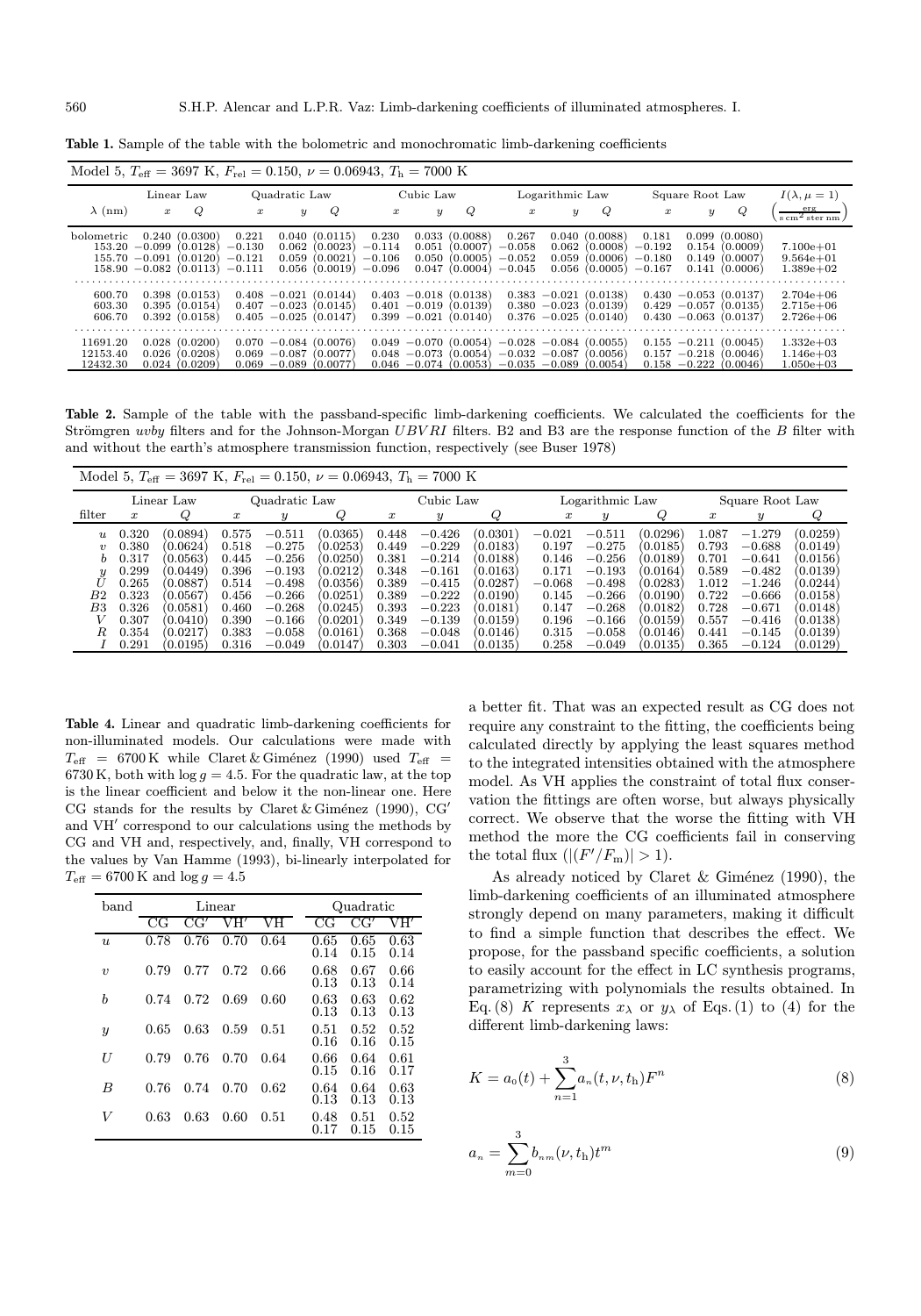Table 3. Sample of the table with the polynomial adjusted coefficients for the Strömgren  $u$  filter. See Eqs. (2), (8)-(11)

|                                              |               |                         |                  |                          |                   | a0 - quadratic law |                   |                   |                   |                   |                   |                     |
|----------------------------------------------|---------------|-------------------------|------------------|--------------------------|-------------------|--------------------|-------------------|-------------------|-------------------|-------------------|-------------------|---------------------|
|                                              |               | b00                     |                  |                          | b01               |                    |                   | b02               |                   |                   | b03               |                     |
|                                              | d00l0         | d00l1                   | d00l2            | $d$ 01 $l$ 0             | d01l1             | d01l2              | d02l0             | d02l1             | d02l2             | d03l0             | d03l1             | d03l2               |
| $c$ 0 $m$ 0 $L$                              | 10.93         | $-7.248$                | 0.3957           | $-7.797$                 | 4.569             | $-0.2498$          | 1.888             | $-0.9371$         | 0.05130           | $-0.1432$         | 0.06236           | $-0.003416$         |
| $\text{c}0m1$ <sub>L</sub>                   | $-416.9$      | 82.57                   | $-4.093$         | 254.7                    | $-50.65$          | 2.521              | $-50.50$          | 10.09             | $-0.5041$         | 3.259             | $-0.6536$         | 0.03277             |
| $\text{c}0m2 \text{L}$                       |               | $891.2 -172.7$          | 8.373            | $-541.8$                 | 105.4             | $-5.128$           | 106.9             | $-20.86$          | 1.019             | $-6.861$          | 1.344             | $-0.06590$          |
| $c$ 0 $m$ 3 $L$                              | $-520.8$      | 99.85                   | $-4.792$         | 315.9                    | $-60.76$          | 2.927              | $-62.15$          | 12.00             | $-0.5800$         | 3.982             | $-0.7710$         | 0.03740             |
| $c0m0$ NL                                    | $-34.82$      |                         | $13.11 - 0.7404$ | 25.86                    | $-8.808$          | 0.4929             | $-6.056$          | 1.909             | $-0.1058$         | 0.4440            | $-0.1320$         | 0.007240            |
| $\mathit{c0m1\_NL}$                          | 354.2         | $-85.30$                | 4.891            | $-242.4$                 | 57.77             | $-3.283$           | 53.71             | $-12.67$          | 0.7140            | $-3.806$          | 0.8899            | $-0.04969$          |
| $c$ 0 $m$ 2 NL                               | $-699.0$      | 168.3                   | $-9.626$         | 475.2                    | $-113.2$          | 6.424              | $-104.9$          | 24.75             | $-1.393$          | 7.432             | $-1.737$          | 0.09703             |
| $c0m3$ NL                                    |               | $408.7 - 98.24$         | 5.601            | $-275.7$                 | 65.61             | $-3.714$           | 60.54             | $-14.27$          | 0.8019            | $-4.274$          | 0.9982            | $-0.05570$          |
|                                              |               |                         |                  |                          |                   | a1 - quadratic law |                   |                   |                   |                   |                   |                     |
|                                              |               | b10                     |                  |                          | b11               |                    |                   | b12               |                   |                   | b13               |                     |
|                                              | ${\rm d}10l0$ | d10l1                   | d10l2            | d11l0                    | d11l1             | d11l2              | d12l0             | d12l1             | $\mathrm{d}12l2$  | d13l0             | dl3l1             | $\mathrm{d}13l2$    |
| c1m0L                                        | $-10.58$      | 8.848                   | $-0.5346$        | 4.765                    | $-5.034$          | 0.3140             | $-1.547$          | 1.077             | $-0.06571$        | 0.1549            | $-0.07678$        | 0.004508            |
| clm1                                         | 371.0         | $-85.77$                | 4.585            | $-231.9$                 | 53.70             | $-2.906$           | 50.95             | $-11.61$          | 0.6254            | $-3.682$          | 0.8205            | $-0.04368$          |
| $clm2$ _L                                    | $-700.3$      | 154.4                   | $-8.303$         | 469.9                    | $-102.7$          | 5.530              | $-106.3$          | 22.91             | $-1.222$          | 7.773             | $-1.647$          | 0.08689             |
| c1m3L                                        |               | $403.4 -84.34$          | 4.455            | $-278.3$                 | 57.94             | $-3.059$           | 63.51             | $-13.12$          | 0.6877            | $-4.649$          | 0.9513            | $-0.04941$          |
| $c1m0$ _NL                                   | $-822.9$      | 165.6                   | $-9.820$         | 472.6                    | $-98.62$          | 5.918              | $-88.36$          | 19.05             | $-1.161$          | 5.385             | $-1.198$          | 0.07424             |
| $clm1$ NL                                    | 6542.         | $-1373.$                | 73.18            | $-3589.$                 | 769.6             | $-41.78$           | 642.6             | $-140.8$          | 7.799             | $-37.59$          | 8.431             | $-0.4767$           |
| $clm2$ <sub>NL</sub>                         | $-1.102e+04$  | 2297.                   | $-120.9$         | 5963.                    | $-1269.$          | 68.04              | $-1051.$          | 228.5             | $-12.50$          | 60.32             | $-13.43$          | 0.7516              |
| $c1m3$ <sub>NL</sub>                         |               | $5652. -1172.$          |                  | $61.22 - 3033.$          | 641.4             | $-34.15$           | 528.2             | $-114.1$          | 6.209             | $-29.93$          | 6.625             | $-0.3688$           |
| a2 - quadratic law                           |               |                         |                  |                          |                   |                    |                   |                   |                   |                   |                   |                     |
|                                              |               |                         |                  |                          |                   |                    |                   |                   |                   |                   |                   |                     |
|                                              |               | b20                     |                  |                          | b21               |                    |                   | b22               |                   |                   | b23               |                     |
|                                              | d20l0         | d20l1                   | d20l2            | d21l0                    | d21l1             | d21l2              | d22l0             | d22l1             | d22l2             | d23l0             | d23l1             | d23l2               |
| $c2m0$ _L                                    |               | $88.11 - 19.03$         | 0.9265           | $-49.12$                 | 10.90             | $-0.5373$          | 10.17             | $-2.244$          | 0.1103            | $-0.7167$         | 0.1547            | $-0.007510$         |
| c2m1L                                        | $-688.2$      | 135.5                   | $-6.444$         | 415.8                    | $-83.28$          | 4.019              | $-88.61$          | 17.84             | $-0.8650$         | 6.285             | $-1.262$          | 0.06110             |
| $c2m2$ <sub>L</sub>                          |               | $1032. -202.5$          | 9.791            | $-674.3$                 | 134.4             | $-6.580$           | 152.2             | $-30.48$          | 1.496             | $-11.21$          | 2.243             | $-0.1098$           |
| $c2m3$ _L                                    | $-511.1$      | 96.06                   | $-4.551$         | 352.7                    | $-67.97$          | 3.276              | $-82.33$          | 16.06             | $-0.7789$         | 6.178             | $-1.212$          | 0.05883             |
| $c2m0$ _NL                                   | 1247.         | $-237.2$                | $12.57\,$        | $-649.2$                 | 126.0             | $-6.796$           | 109.8             | $-21.75$          | 1.199             | $-6.061$          | 1.226             | $-0.06922$          |
| $c2m1$ NL                                    | $-9325.$      | 1806.                   | $-89.12$         | 4747.                    | $-928.4$          | 46.37              | $-779.6$          | 154.1             | $-7.806$          | 41.49             | $-8.294$          | 0.4270              |
| $c2m2$ _NL                                   | $1.595e + 04$ | $-3051.$                | 147.8            | $-7998.$                 | 1538.             | $-75.21$           | 1285.             | $-248.5$          | 12.28             | $-66.37$          | 12.91             | $-0.6460$           |
| $c2m3$ _NL                                   | $-8268.$      | 1566.                   | $-74.97$         | 4099.                    | $-778.6$          | 37.54              | $-648.1$          | 123.3             | $-5.992$          | 32.75             | $-6.234$          | 0.3057              |
|                                              |               |                         |                  |                          |                   | a3 - quadratic law |                   |                   |                   |                   |                   |                     |
|                                              |               | b30                     |                  |                          | b31               |                    |                   | b32               |                   |                   | b33               |                     |
|                                              | d30l0         | $\overline{d30l}1$      | ${\rm d}30l2$    | d31l0                    | d31l1             | d31l2              | d32l0             | d32l1             | d32l2             | d33l0             | d33l1             | d33l2               |
| $c3m0$ _L                                    | $-139.2$      | 26.62                   | $-1.250$         | 77.80                    | $-15.04$          | 0.7118             | $-14.43$          | 2.818             | $-0.1343$         | 0.8846            | $-0.1742$         | 0.008362            |
| c3m1L                                        | 825.5         | $-159.8$                | 7.534            | $-476.3$                 | 93.27             | $-4.439$           | 91.39             | $-18.10$          | 0.8690            | $-5.795$          | 1.160             | $-0.05615$          |
| c3m2L                                        | $-1339.$      | 261.1                   | $-12.39$         | 793.1                    | $-156.5$          | 7.499              | $-156.0$          | 31.15             | $-1.505$          | 10.12             | $-2.042$          | 0.09950             |
| c3m3L                                        |               | $693.2 -134.1$          | 6.334            | $-418.1$                 | 81.99             | $-3.912$           | 83.57             | $-16.60$          | 0.7991            | $-5.492$          | 1.104             | $-0.05361$          |
| $c3m0$ NL                                    | $-1003.$      | 190.1                   | $-9.209$         | 546.8                    | $-104.4$          | 5.076              | $-98.27$          | 18.88             | $-0.9212$         | 5.820             | $-1.124$          | 0.05502             |
| $c3m1$ <sub>NL</sub>                         |               | $6296. -1191.$          | 56.17            | $-3357.$                 | 636.8             | $-30.09$           | 586.9             | $-111.6$          | 5.278             | $-33.72$          | 6.420             | $-0.3039$           |
| $c3m2$ <sub>NL</sub><br>$c3m3$ <sub>NL</sub> | $-1.065e+04$  | 1995.<br>$5512. -1026.$ | $-93.00$         | 5615.<br>$47.43 - 2884.$ | $-1052.$<br>535.9 | 49.05<br>$-24.75$  | $-967.2$<br>491.9 | 181.2<br>$-91.20$ | $-8.435$<br>4.198 | 54.64<br>$-27.48$ | $-10.22$<br>5.078 | 0.4749<br>$-0.2327$ |

$$
b_{nm} = \sum_{l=0}^{3} c_{nml}(t_{\rm h}) \nu^l
$$
 (10)

and 
$$
c_{nml} = \sum_{k=0}^{2} d_{nmlk} t_h^k,
$$
 (11)

with  $F=F_{\rm rel},\,t=T_{\rm eff}$ 10<sup>−3</sup> and  $t_h=T_{\rm h}$ 10<sup>−3</sup>.

In Table 3 we give a sample of the adjusted polynomial coefficients obtained from the data in Table 2 and in Fig. 7 we show the adjusted polynomial surface for one chosen model. In the case of a non-linear law, we give in Table 3 the linear adjusted polynomial coefficients  $(cmm0 \text{ L}, \text{cm}m1 \text{ L}, \text{cm}m2 \text{ L}, \text{cm}m3 \text{ L})$  followed by the nonlinear ones (cnm0 NL, cnm1 NL, cnm2 NL, cnm3 NL). A complete version of Table 3 with the adjusted polynomial coefficients for the 9 chosen photometric filters (see Sect. 2.1) can be accessed in electronic form at the CDS.

### 2.3. A control

It is important to compare limb-darkening coefficients calculated from different atmosphere models and computational methods. Claret  $&$  Giménez (1990) have also used the UMA code in their calculations, and our results can be easily compared. In Table 4 we show the coefficients for the linear and quadratic laws for non-illuminated atmospheres, obtained by Claret & Giménez (1990), Van Hamme (1993, only for the linear law, because VH did not include the quadratic law in his study) and by us, using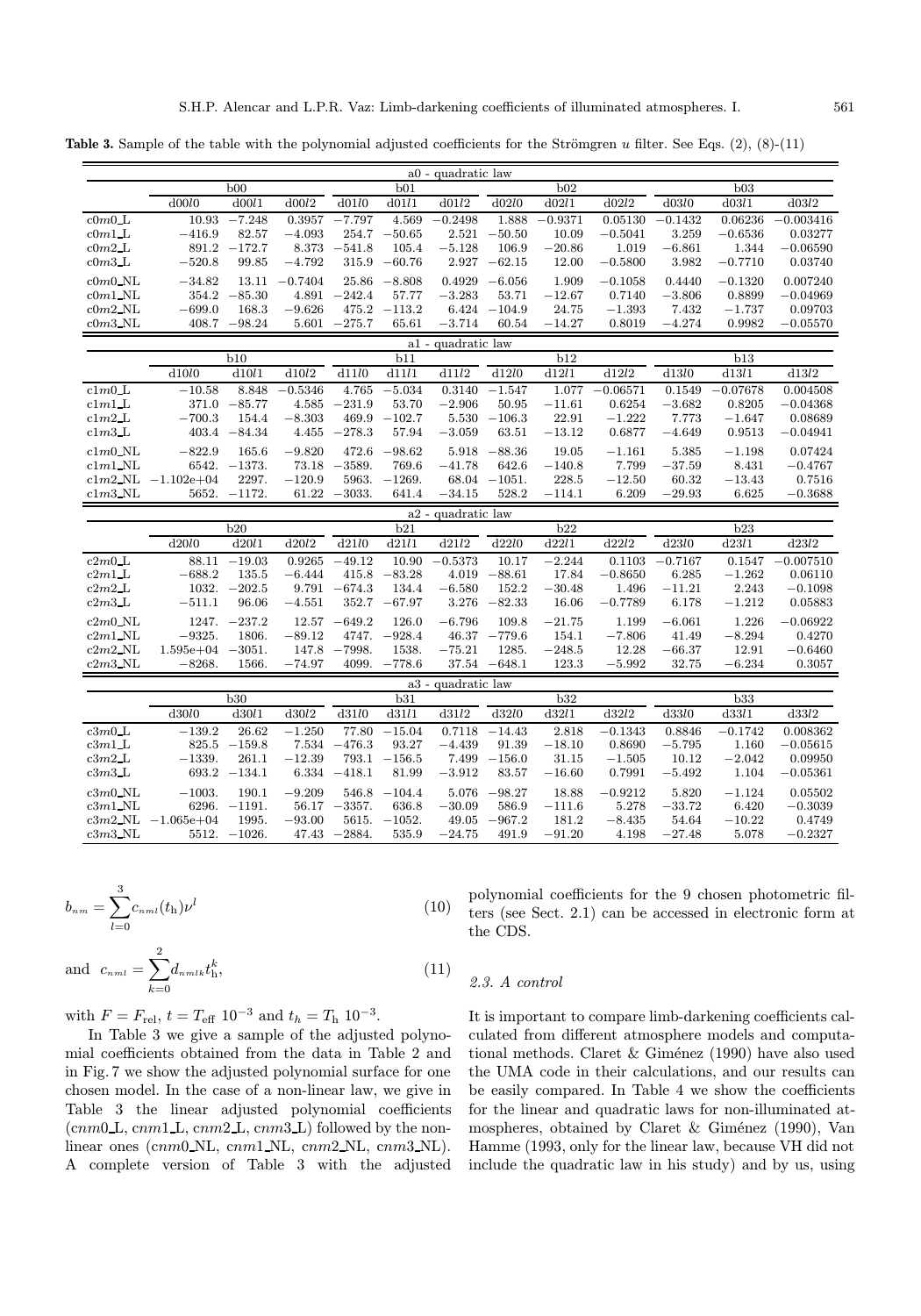

Fig. 7. Polynomial fittings to the quadratic law coefficients. Strömgren u filter,  $\nu = 0.97$ ,  $T_h = 7000$  K. The x axis corresponds to  $F_{rel}$  and the y to  $T_{\text{eff}}$ . The theoretical grid was calculated using the coefficients in Table 3

both VH and CG methods. As can be noticed, our values are very similar when using the same method but show a little expected difference with those determined by the VH method. Actually, Díaz-Cordovés & Giménez (1992) had already found that differences between tabulations by different works are normally due to the computational method rather than to the adopted model atmospheres themselves. This makes us confident that our calculations are correct for the non-illuminated case and that our results probably would be similar if we used another atmosphere model, instead of UMA. Note that the calculations with VH's method yield values somewhat systematically

smaller for the linear law and that the limb-darkening coefficients given in VH (using ATLAS) are the smallest in each passband.

This control in the case of illuminated atmospheres is more problematic. To the best of our knowledge only CG worked on the effect of external irradiation on the limbdarkening coefficients using numerical atmosphere models (UMA in that case), but their results are only presented in a qualitative way, making impossible a numerical comparison. We do not know of any other work on the effect of external illumination on the limb-darkening coefficients with models other than UMA.

However, if the theoretical approximations used are similar to those used in this work we expect that the results will be similar to ours, irrespective of the atmosphere model used in the study. And we are confident that the results derived here are better, even used as a first order approximation, than the use of constant limb-darkening coefficients overall in the analysis of eclipsing binary LC.

## 3. Discussion

Until now the light curve synthesis programs have mostly used non illuminated limb-darkening tables to evaluate the center to limb brightness variation. In fact, the LC models use non-illuminated atmosphere results even to calculate the so-called "reflection effect", what is not strictly correct since the spectrum of an illuminated atmosphere is different from that of a standard one (Vaz & Nordlund 1992). The effect of the external irradiation on the coefficients themselves is ignored even when it is recognized that the limb-darkening coefficients should vary due to variations of the local effective temperature and surface gravity across the surface of a tidally distorted binary star, as in Van Hamme & Wilson (1994), who calculated positiondependent limb-darkening on computed light curves.

However, it is clear from Fig. 7 that the limb-darkening coefficients vary not only with the atmosphere's effective temperature, but show a strong dependence on the characteristics of the external illumination (the incidence angle, the amount of infalling flux, the spectrum of the infalling energy or, in other words, the temperature of the illuminating star), also. This dependence is well represented by the approximating Eqs.  $(8)$  to  $(11)$  for each of the 9 different limb-darkening laws reviewed in the present work. Even though the effect of the limb-darkening coefficients on the light curve analysis is small, it is large enough to allow attempts of empiric determination of the coefficients from precise observed light curves (as for DM Vir, Andersen et al. 1984), while the adoption of incorrect coefficients may affect systematically the determination of the orbital inclination, having also influence on the determination of other parameters (Popper 1984).

As the orbital configuration is fully known during the analysis of an eclipsing binary LC, Eqs. (8) to (11) can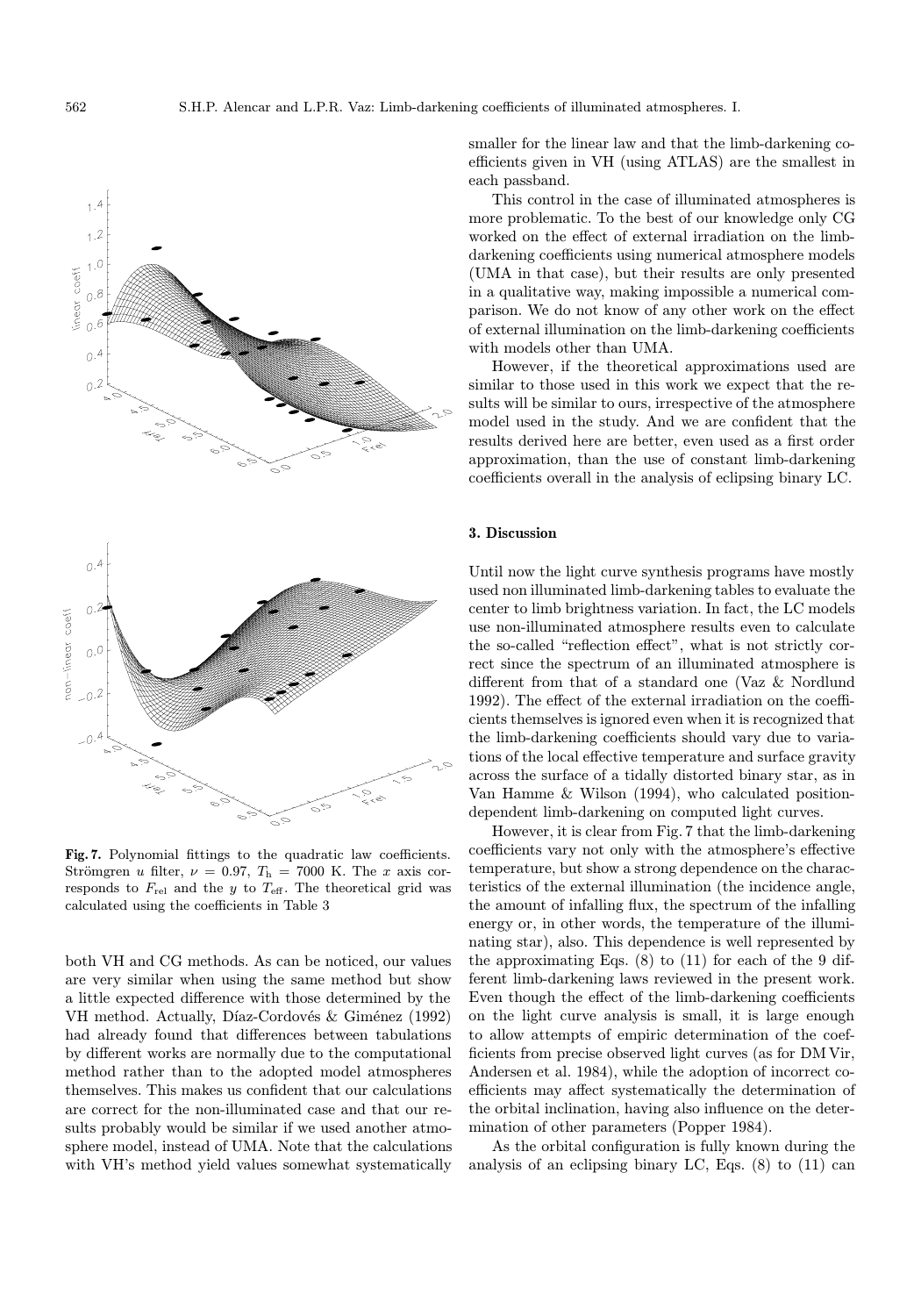be used to calculate the limb-darkening coefficients which are position-dependent on the surface of the components, taking into account not only the variation of  $T_{\text{eff}}$  and  $\log g$ , but also the effect of the external irradiation. The parametrization attained is very convenient for this purpose, which can be implemented in the existing computer models for eclipsing binary light curve synthesis. This extra calculation will represent a relatively easy task for the modern CPU's and certainly will improve the quality and reliability of the determination of the other parameters as, for instance, the orbital inclination. In fact, the treatment of both the limb-darkening and the gravity brightening, with respect to the effect of the mutual illumination, should be done consistently, and this is our goal. In Alencar et al. (1998) we present the continuation of the work on the gravity brightening exponent (Alencar & Vaz 1997) extended to illuminated atmospheres. The implementation of these results in the WD model (Wilson & Devinney 1921; Wilson 1979; Vaz et al. 1995) is in progress and its application to real systems will be published elsewhere. While this is not the complete integration of atmosphere model calculation with the light curve synthesis programs, yet, a desirable feature of the next generation of the LC programs, this is a significant step towards the improvement of these models with respect to the proximity effects on the theoretical light curves.

# 4. Conclusions

We determined monochromatic, bolometric and passband specific limb-darkening coefficients for illuminated atmospheres. Our results show that illuminated coefficients are significantly different from the non-illuminated ones and that illuminated atmospheres may present limb brightening instead of darkening, depending on the set of parameters chosen. We tested two different methods (Claret & Giménez 1990 and Van Hamme 1993) to calculate the coefficients and showed that in the illuminated case the method proposed by Van Hamme is recommended in order to obtain coefficients that preserve the total emergent flux from the atmosphere. For the passband specific coefficients we also present our results in a polynomial form, which is convenient for implementation of the use of these "illuminated" coefficients in the analysis of eclipsing binary light curves.

Acknowledgements. Support by FAPEMIG, CNPq, FINEP, CAPES (Brazilian institutions). Fruitful discussions with Dr. J.V. Clausen are gratefully acknowledged.

# Appendix: Acronyms

Following a suggestion of the referee, we present here the definition of the many acronyms used in this paper.

 $T_{\text{eff}}$ : effective temperature of the atmosphere to be illuminated

- $T<sub>h</sub>$ : heating star's effective temperature
- $\gamma$ : line of sight angle (see Fig. 1)
- $\mu$ : cos  $\gamma$
- $\theta$ : incidence angle (see Fig. 1)
- ν: cos θ
- λ: wavelength
- $I_{\lambda}(\mu)$ : beam intensity at the wavelength  $\lambda$ , direction  $\mu$
- $R_{\lambda}(\mu)$ : limb-darkening law
- $x_{\lambda}$ : linear limb-darkening coefficient
- $y_{\lambda}$ : non-linear limb-darkening coefficient
- $r_{\rm h}$ : the apparent radius of the illuminating star (see Fig. 1)
- g: local surface gravity acceleration
- $\alpha$ : the mixing length parameter
- $\beta$ : the gravity brightening exponent
- Q: the quality factor of the limb-darkening law adjustment
- $F(\lambda)$ : the monochromatic flux
- $F_{\text{rel.}\nu}$ : bolometric incident flux relative to the one emitted by the illuminated star at the illuminated point of its surface
- $F'$ : total emergent flux obtained by integrating the intensities calculated from the adjusted limb-darkening coefficients
- $F_m$ : total flux obtained from the model intensities.

#### References

- Allen C.W., 1976, Astrophys. Quantities, 3rd edition. Athlone, London
- Alencar S.H.P., Vaz L.P.R., 1997, A&A 326, 257
- Alencar S.H.P., Vaz L.P.R., Nordlund Å., 1998, A&A (submitted)
- Andersen J., Clausen J.V., Giménez A., Nordström B., 1983, A&A 128, 17
- Andersen J., Clausen J.V., Nordström B., 1984, A&A 137, 281
- Bell R.A., Eriksson K., Gustafsson B., Nordlund Å., 1976, A&AS 23, 37
- Bessel M., 1983, PASP 95, 480
- Buser R., 1978, A&A 62, 411
- Claret A., Giménez A., 1990, A&A 230, 412 (CG)
- Claret A., Díaz–Cordovés J., Giménez A., 1995, A&AS 114, 247
- Crawford D.L., Barnes J.V., 1970, AJ 75, 978
- Díaz–Cordovés J., Giménez A., 1992, A&A 259, 227
- Díaz–Cordovés J., Claret A., Giménez A., 1995, A&A 259, 227 Gustafsson B., Bell R.A., Eriksson K., Nordlund Å., 1975, A&A 42, 407
- Helt B.E., 1987, A&A 172, 155
- Hilditch R.W., Harries T.J., Bell S.A., 1996, A&A 314, 165
- Khalesseh B., Hill G., 1992, A&A 257, 199
- Klinglesmith D.A., Sobieski S., 1970, AJ 75, 175
- Kurucz, R.L., 1979, ApJS 40, 1
- Manduca A., Bell R.A., Gustafsson B., 1977, A&A 61, 809
- Maxted P.F.L., Hill G., Hilditch R.W., 1994, A&A 285, 535